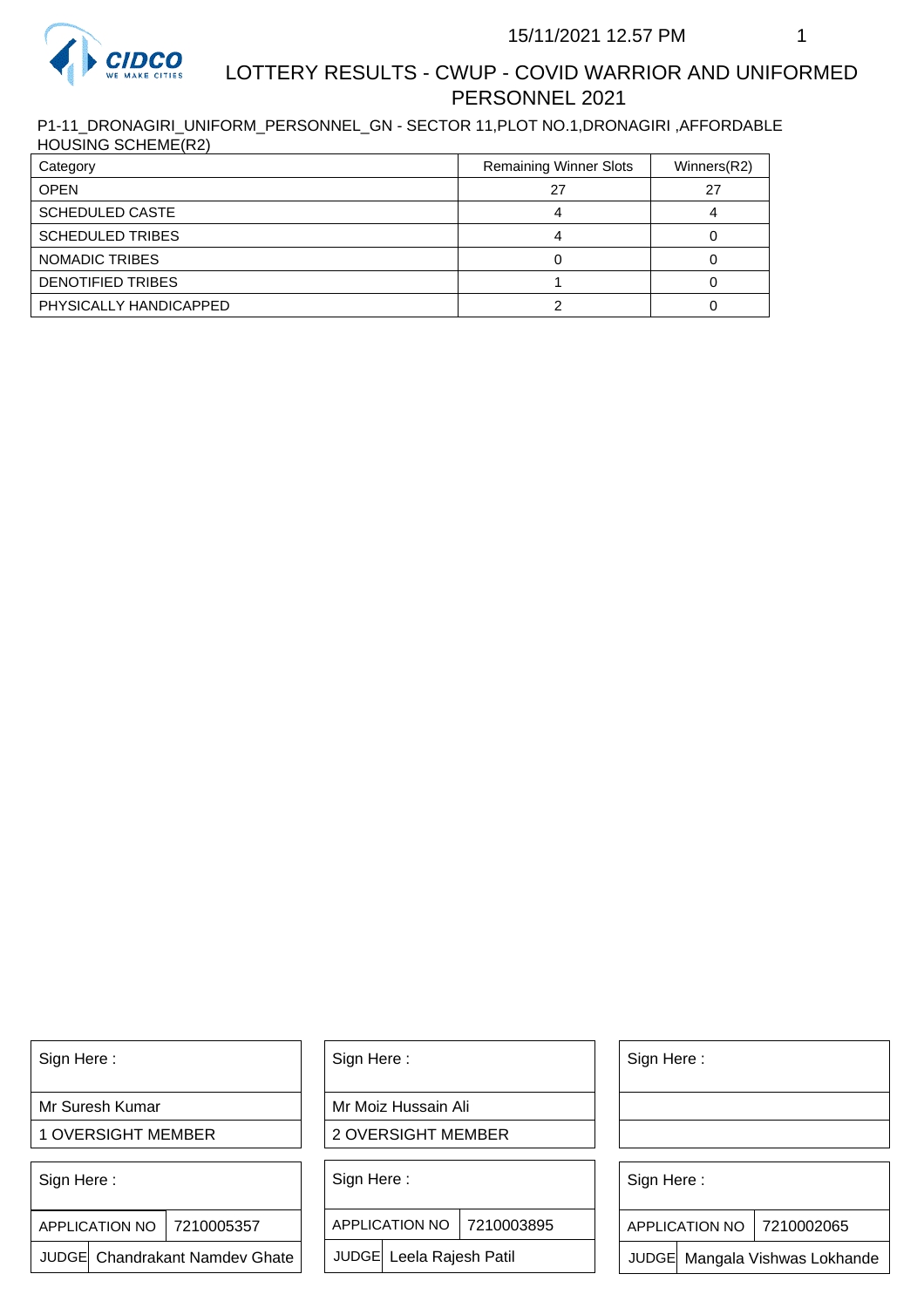

#### LOTTERY RESULTS - CWUP - COVID WARRIOR AND UNIFORMED PERSONNEL 2021

Scheme: P1- 11\_DRONAGIRI\_UNIFORM\_PERSONNEL\_GN - SECTOR 11,PLOT NO.1,DRONAGIRI ,AFFORDABLE HOUSING SCHEME

Category - OPEN - OPEN

# Winner List

| Priority No | Application<br>Number | <b>Applicant Name</b>                                                               | Flat*<br>Bd, Wg, Fl, Ft (Rnd)                  |
|-------------|-----------------------|-------------------------------------------------------------------------------------|------------------------------------------------|
| 1           | 7210006780            | Mr Mahesh<br>Subhash<br><b>Bhosale</b>                                              | $L06, -, 8, 4(R2)$                             |
| 2           | 7210004191            | Mr Pramod Kharat                                                                    | ∣L03, -, 13, 5(R2)                             |
| 3           | 7210000838            | Mr<br>Ajinkya<br>Deshmukh                                                           | Amritrao $\vert_{L03, \, \text{-, 11, 1(R2)}}$ |
| 4           | 7210001258            | Mr Shankar Dadu Dalvi                                                               | L07, -, 10, 4(R2)                              |
| 5           | 7210004185            | Mrs Rajeshree Kharat                                                                | $L08, -, 0, 6(R2)$                             |
| 6           | 7210003652            | Mr Laxman Dhondiba $\vert_{\text{L05, -, 11, 5(R2)}}$<br>Kakade                     |                                                |
| 7           | 7210005270            | Mr Santosh Ramrao Sanap L04, -, 10, 2(R2)                                           |                                                |
| 8           | 7210002950            | Mr Ramdas Shantaram $\vert_{\text{L06, -, 14, 1(R2)}}$<br>Shivekar                  |                                                |
| 9           | 7210003895            | Mrs Leela Rajesh Patil                                                              | ∣L06, -, 11, 6(R2)                             |
| 10          | 7210001565            | Mr Shirish Shinde                                                                   | $L05, -, 8, 5(R2)$                             |
| 11          | 7210005080            | Mrs Charuna Prabhakar<br>Vetkoli                                                    | L08, -, 0, 4(R2)                               |
| 12          | 7210000704            | -<br>Mrs Prajakta Pradeep $\vert_{\text{L06, -, 11, 4(R2)}}$<br>Worlikar            |                                                |
| 13          | 7210001801            | Mr Swapnil<br>Shridhar<br>Vidyagar                                                  | $L07, -7, 6(R2)$                               |
| 14          | 7210007565            | Mr Manish Gangakishan $\vert_{\text{LO}7,\text{--},\text{ 12, 3(R2)}}\vert$<br>Bale |                                                |
| 15          | 7210002635            | Mr Dnyaneshwar Pralhad L05, -, 11, 3(R2)<br>Patil                                   |                                                |
| 16          | 7210003390            | Ms Archana<br>Bhagwan<br>Waghmode                                                   | L05, $-$ , 8, 4(R2)                            |
| 17          | 7210005111            | Mr Vaibhav Tanaji Devkar                                                            | $L06, -3, 2(R2)$                               |
| 18          | 7210007080            | Mrs Rahila Ashishahmed<br>Tamboli                                                   | $L06, -, 5, 2(R2)$                             |
| 19          | 7210004559            | Mrs<br>Sanchita<br>Sagar<br>Jadhav                                                  | $L07, -, 6, 1(R2)$                             |

| Priority No | Application<br><b>Number</b> | <b>Applicant Name</b>                           | Flat*<br>Bd, Wg, Fl, Ft (Rnd) |
|-------------|------------------------------|-------------------------------------------------|-------------------------------|
| 20          | 7210004759                   | Ms Likitha Umesh Maindan   L07, -, 6, 6(R2)     |                               |
| 21          | 7210001900                   | Mr Amit Shatrugan Prasad<br>Gupta               | $L08, -, 1, 4(R2)$            |
| 22          | 7210000636                   | Ms Roopa Suresh Panchal $ $ L01, $-$ , 1, 5(R2) |                               |
| 23          | 7210005414                   | Ms Drsiddhi Prabhakar Koli   L08, -, 0, 2(R2)   |                               |
| 24          | 7210000941                   | Mrs Sonali Chetan Waje                          | L03, -, 12, 3(R2)             |
| 25          | 7210000177                   | Ms Urmila Chandrakant<br>Gawade                 | $L06, -, 8, 6(R2)$            |
| 26          | 7210003001                   | Ms Priyanka Dnyaneshwar<br>Pawar                | $L05, -, 9, 5(R2)$            |
| 27          | 7210002226                   | Ms Vinaya Vijay Ingavale                        | IL03, -, 12, 4(R2)I           |